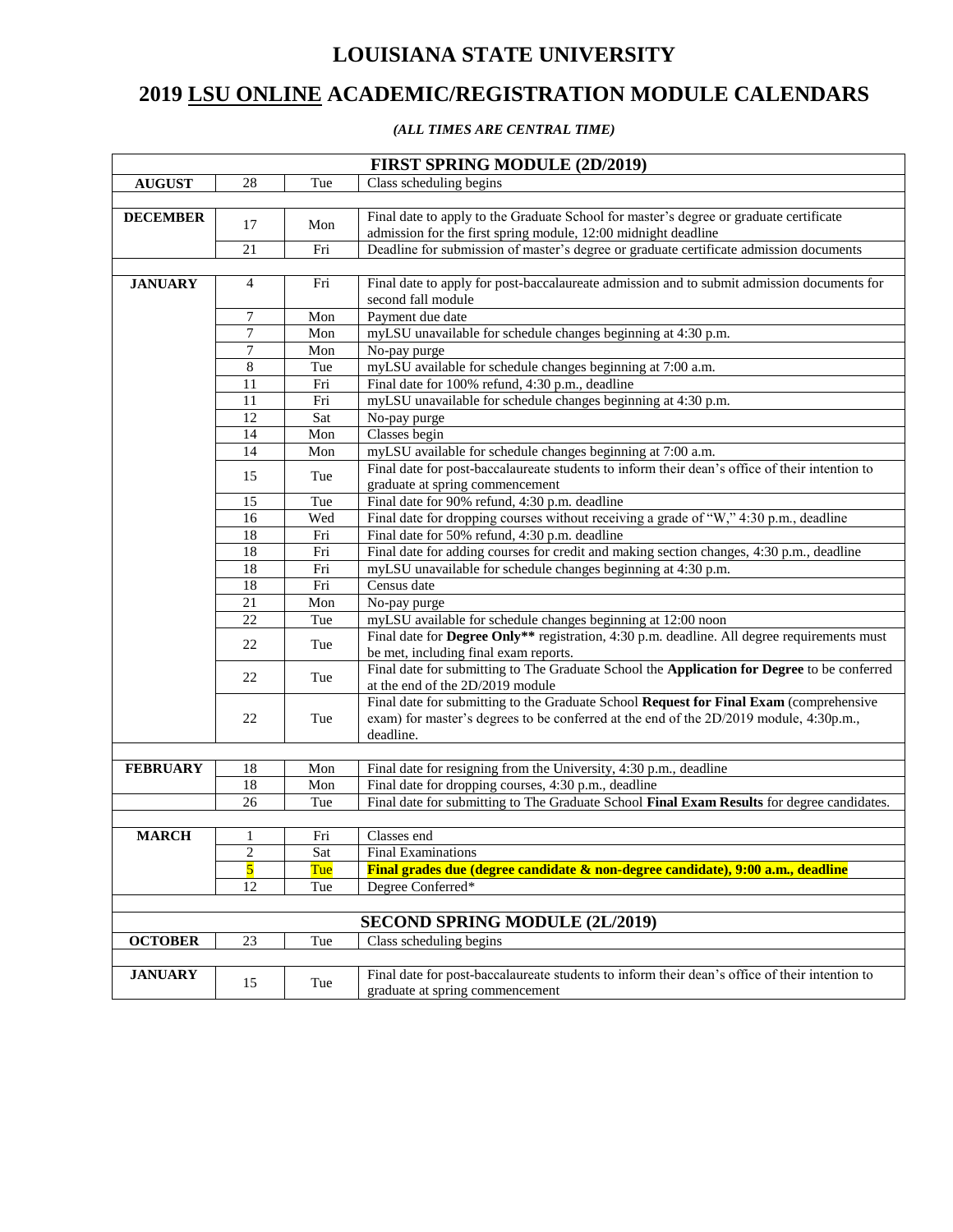| <b>FEBRUARY</b> |                |            | Final date to apply to the Graduate School for master's degree or graduate certificate                                               |
|-----------------|----------------|------------|--------------------------------------------------------------------------------------------------------------------------------------|
|                 | 11             | Mon        | admission for the second spring module, 12:00 midnight deadline                                                                      |
|                 | 18             | Mon        | Deadline for submission of master's degree or graduate certificate admission documents                                               |
|                 |                |            |                                                                                                                                      |
| <b>MARCH</b>    | $\mathbf{1}$   | Fri        | Final date to apply for post-baccalaureate admission and to submit admission documents for                                           |
|                 |                |            | second spring module.                                                                                                                |
|                 | 4              | Mon        | Payment due date                                                                                                                     |
|                 | $\overline{4}$ | Mon        | myLSU unavailable for schedule changes beginning at 4:30 p.m.                                                                        |
|                 | $\overline{4}$ | Mon        | No-pay purge                                                                                                                         |
|                 | 5              | Tue        | myLSU available for schedule changes beginning at 7:00 a.m.                                                                          |
|                 | 8              | Fri        | Final date for 100% refund, 4:30 p.m., deadline<br>myLSU unavailable for schedule changes beginning at 4:30 p.m.                     |
|                 | 8<br>9         | Fri<br>Sat | No-pay purge                                                                                                                         |
|                 | 11             | Mon        | Classes begin                                                                                                                        |
|                 | 11             | Mon        | myLSU available for schedule changes beginning at 7:00 a.m.                                                                          |
|                 | 12             | Tue        | Final date for 90% refund, 4:30 p.m. deadline                                                                                        |
|                 | 13             | Wed        | Final date for dropping courses without receiving a grade of "W," 4:30 p.m., deadline                                                |
|                 | 15             | Fri        | Final date for 50% refund, 4:30 p.m. deadline                                                                                        |
|                 | 15             | Fri        | Final date for adding courses for credit and making section changes, 4:30 p.m., deadline                                             |
|                 | 15             | Fri        | myLSU unavailable for schedule changes beginning at 4:30 p.m.                                                                        |
|                 | 15             | Fri        | Census date                                                                                                                          |
|                 | 18             | Mon        | No-pay purge                                                                                                                         |
|                 | 18             | Mon        | Final date for Degree Only** registration, 4:30 p.m. deadline. All degree requirements must                                          |
|                 |                |            | be met, including final exam reports.                                                                                                |
|                 | 18             | Mon        | Final date for submitting to The Graduate School the Application for Degree to be conferred                                          |
|                 |                |            | at the end of the 2L/2019 module                                                                                                     |
|                 |                |            | Final date for submitting to the Graduate School Request for Final Exam (comprehensive                                               |
|                 | 18             | Mon        | exam) for master's degrees to be conferred at the end of the 2L/2019 module, 4:30p.m.,<br>deadline.                                  |
|                 | 19             | Tue        | myLSU available for schedule changes beginning at 12:00 noon                                                                         |
|                 |                |            |                                                                                                                                      |
| <b>APRIL</b>    | 15             | Mon        | Final date for resigning from the University, 4:30 p.m., deadline                                                                    |
|                 | 15             | Mon        | Final date for dropping courses, 4:30 p.m., deadline                                                                                 |
|                 | 23             | Tue        | Final date for submitting to The Graduate School Final Exam Results for degree candidates.                                           |
|                 | 26             | Fri        | Classes end                                                                                                                          |
|                 | $27\,$         | Sat        | <b>Final Examinations</b>                                                                                                            |
|                 | 30             | Tue        | Final grades due (degree candidate & non-degree candidate), 9:00 a.m., deadline                                                      |
|                 |                |            |                                                                                                                                      |
| <b>MAY</b>      | 7              | Tue        | Degree Conferred*                                                                                                                    |
|                 |                |            |                                                                                                                                      |
|                 |                |            | <b>FIRST SUMMER MODULE (3D/2019)</b>                                                                                                 |
| <b>JANUARY</b>  | 15             | Tue        | Class scheduling begins                                                                                                              |
|                 |                |            |                                                                                                                                      |
| <b>APRIL</b>    | 30             | Tue        | Final date to apply to the Graduate School for master's degree or graduate certificate                                               |
|                 |                |            | admission for the first summer module, 12:00 midnight deadline                                                                       |
| <b>MAY</b>      | 3              | Fri        | Final date to apply for post-baccalaureate admission and to submit admission documents for                                           |
|                 |                |            | first summer module.                                                                                                                 |
|                 | 6              | Mon        | Payment due date                                                                                                                     |
|                 | 6              | Mon        | myLSU unavailable for schedule changes beginning at 4:30 p.m.                                                                        |
|                 | 6              | Mon        | No-pay purge                                                                                                                         |
|                 | 7              | Tue        | myLSU available for schedule changes beginning at 7:00 a.m.                                                                          |
|                 | 10             | Fri        | Final date for 100% refund, 4:30p.m. deadline                                                                                        |
|                 |                |            |                                                                                                                                      |
|                 | 10             | Fri        | myLSU unavailable for schedule changes beginning at 4:30 p.m.                                                                        |
|                 | 11             | Sat        | No-pay purge                                                                                                                         |
|                 | 13             | Mon        | Classes begin                                                                                                                        |
|                 | 13             | Mon        | myLSU available for schedule changes beginning at 7:00 a.m.                                                                          |
|                 | 14             | Tue        | Final date for 90% refund, 4:30 p.m. deadline                                                                                        |
|                 | 15             | Wed        | Final date for dropping courses without receiving a grade of "W," 4:30 p.m., deadline                                                |
|                 | 17             | Fri        | Final date for 50% refund, 4:30 p.m. deadline                                                                                        |
|                 | 17             | Fri        | Final date for adding courses for credit and making section changes, 4:30 p.m., deadline                                             |
|                 | 17             | Fri        | myLSU unavailable for schedule changes beginning at 4:30 p.m.                                                                        |
|                 | 17             | Fri        | Census date                                                                                                                          |
|                 | 17             | Fri        | Final date for Degree Only** registration, 4:30 p.m. deadline. All degree requirements must                                          |
|                 | 20             | Mon        | be met, including final exam reports.<br>Final date for submitting to The Graduate School the Application for Degree to be conferred |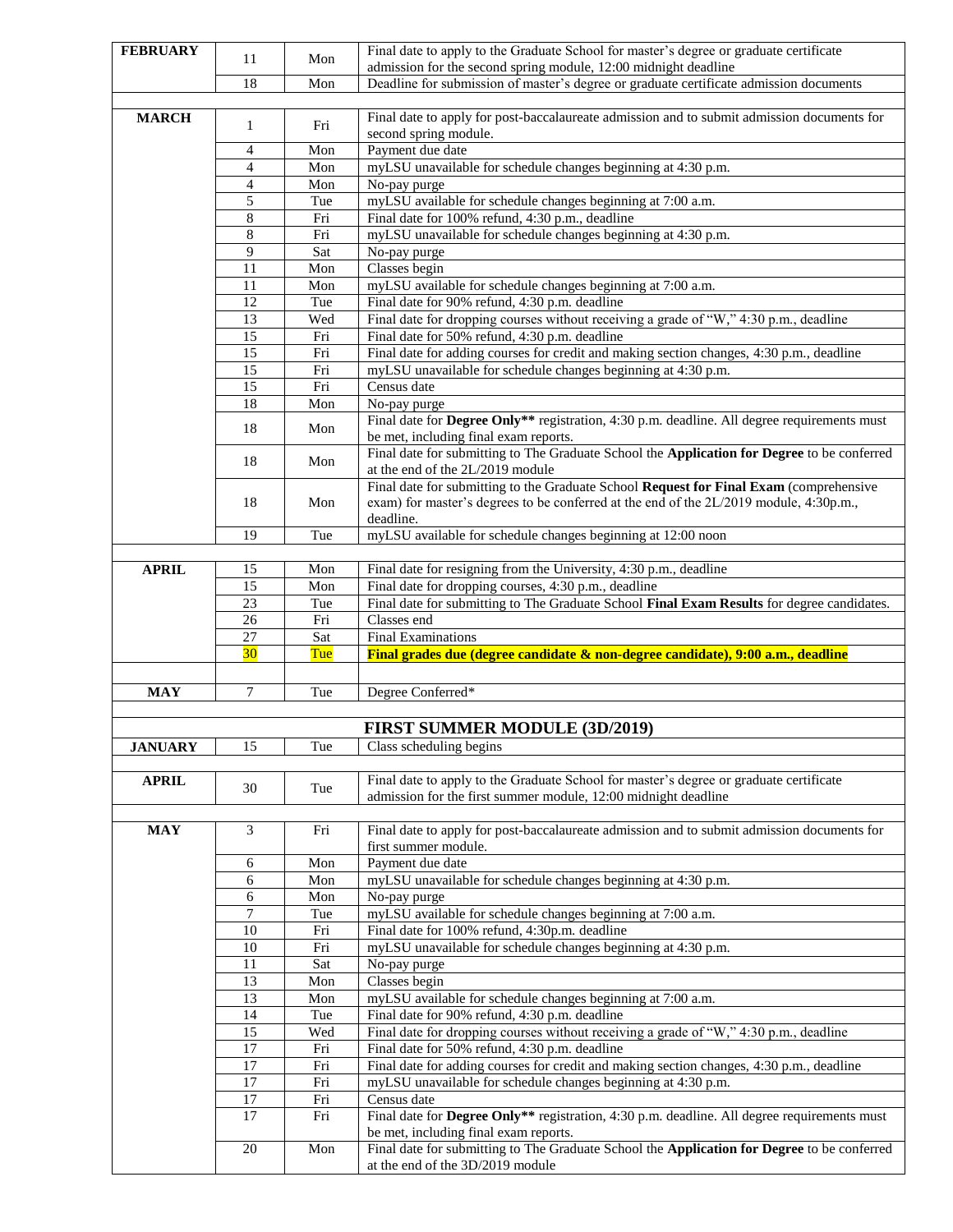|                  | 20              | Mon        | Final date for submitting to the Graduate School Request for Final Exam (comprehensive                                                                    |
|------------------|-----------------|------------|-----------------------------------------------------------------------------------------------------------------------------------------------------------|
|                  |                 |            | exam) for master's degrees to be conferred at the end of the 3D/2019 module, 4:30p.m.,                                                                    |
|                  |                 |            | deadline.                                                                                                                                                 |
|                  | 20              | Mon        | No-pay purge                                                                                                                                              |
|                  | 21              | Tue        | myLSU available for schedule changes beginning at 12:00 noon                                                                                              |
| <b>JUNE</b>      |                 |            | Final date for post-baccalaureate students to inform their dean's office of their intention to                                                            |
|                  | 3               | Mon        | graduate at summer commencement                                                                                                                           |
|                  | 17              | Mon        | Final date for resigning from the University, 4:30 p.m., deadline                                                                                         |
|                  | 17              | Mon        | Final date for dropping courses, 4:30 p.m., deadline                                                                                                      |
|                  | 25              | Tue        | Final date for submitting to The Graduate School Final Exam Results for degree candidates.                                                                |
|                  | $\overline{29}$ | Sat        | <b>Final Examinations</b>                                                                                                                                 |
|                  |                 |            |                                                                                                                                                           |
| <b>JULY</b>      | 1               | Mon        | Classes End                                                                                                                                               |
|                  | $\overline{2}$  | Tue        | Final grades due (degree candidate & non-degree candidate), 9:00 a.m., deadline                                                                           |
|                  | 9               | Tue        | Degree Conferred*                                                                                                                                         |
|                  |                 |            |                                                                                                                                                           |
|                  |                 |            | <b>SECOND SUMMER MODULE (1D/2020)</b>                                                                                                                     |
| <b>MARCH</b>     | 12              | Tue        | Class scheduling begins                                                                                                                                   |
|                  |                 |            |                                                                                                                                                           |
| <b>JUNE</b>      | 24              | Mon        | Final date to apply to the Graduate School for master's degree or graduate certificate<br>admission for the second summer module, 12:00 midnight deadline |
|                  |                 | Fri        | Final date to apply for post-baccalaureate admission and to submit admission documents for                                                                |
|                  | 28              |            | second summer module                                                                                                                                      |
|                  |                 |            |                                                                                                                                                           |
| <b>JULY</b>      | 1               | Mon        | Payment due date                                                                                                                                          |
|                  | $\mathbf{1}$    | Mon        | myLSU unavailable for schedule changes beginning at 4:30 p.m.                                                                                             |
|                  | 1               | Mon        | No-pay purge                                                                                                                                              |
|                  | $\overline{2}$  | Tue        | myLSU available for schedule changes beginning at 7:00 a.m                                                                                                |
|                  | 5               | Fri        | Final date for 100% refund, 4:30 p.m., deadline                                                                                                           |
|                  | 5               | Fri        | myLSU unavailable for schedule changes beginning at 4:30 p.m.                                                                                             |
|                  | 6               | Sat        | No-pay purge                                                                                                                                              |
|                  | 8               | Mon        | Classes begin                                                                                                                                             |
|                  | 8               | Mon        | myLSU available for schedule changes beginning at 7:00 a.m.                                                                                               |
|                  | 9               | Tue        | Final date for 90% refund, 4:30 p.m. deadline                                                                                                             |
|                  | 10              | Wed        | Final date for dropping courses without receiving a grade of "W," 4:30 p.m., deadline                                                                     |
|                  | 12<br>12        | Fri<br>Fri | Final date for 50% refund, 4:30 p.m. deadline<br>Final date for adding courses for credit and making section changes, 4:30 p.m., deadline                 |
|                  |                 |            |                                                                                                                                                           |
|                  | 12              | Fri        | myLSU unavailable for schedule changes beginning at 4:30 p.m.                                                                                             |
|                  | 12              | Fri        | Census date                                                                                                                                               |
|                  | 12              | Fri        | Final date for Degree Only** registration, 4:30 p.m. deadline. All degree requirements must<br>be met, including final exam reports.                      |
|                  | 15              | Mon        | Final date for submitting to The Graduate School the Application for Degree to be conferred                                                               |
|                  |                 |            | at the end of the 1D/2020 module                                                                                                                          |
|                  | 15              | Mon        | Final date for submitting to the Graduate School Request for Final Exam (comprehensive                                                                    |
|                  |                 |            | exam) for master's degrees to be conferred at the end of the 1D/2020 module, 4:30p.m.,<br>deadline.                                                       |
|                  | 15              | Mon        | No-pay purge                                                                                                                                              |
|                  | 16              | Tue        | myLSU available for schedule changes beginning at 12:00 noon                                                                                              |
|                  |                 |            |                                                                                                                                                           |
| <b>AUGUST</b>    | 12              | Mon        | Final date for resigning from the University, 4:30 p.m., deadline                                                                                         |
|                  | 12              | Mon        | Final date for dropping courses, 4:30 p.m., deadline                                                                                                      |
|                  | 15              | Thu        | Final date for post-baccalaureate students to inform their dean's office of their intention to                                                            |
|                  |                 |            | graduate at fall commencement                                                                                                                             |
|                  | 20              | Tue        | Final date for submitting to The Graduate School Final Exam Results for degree candidates.                                                                |
|                  | 24<br>26        | Sat<br>Mon | <b>Final Examinations</b><br>Classes End                                                                                                                  |
|                  | 27              | Tue        | Final grades due (degree candidate & non-degree candidate), 9:00 a.m., deadline                                                                           |
|                  |                 |            |                                                                                                                                                           |
| <b>SEPTEMBER</b> | 3               | Tue        | Degree Conferred*                                                                                                                                         |
|                  |                 |            |                                                                                                                                                           |
|                  |                 |            | FIRST FALL MODULE (1L/2020)                                                                                                                               |
| <b>MAY</b>       | 14              | Tue        | Class scheduling begins                                                                                                                                   |
|                  |                 |            |                                                                                                                                                           |
| <b>AUGUST</b>    | 15              | Thu        | Final date for post-baccalaureate students to inform their dean's office of their intention to                                                            |
|                  |                 |            | graduate at fall commencement                                                                                                                             |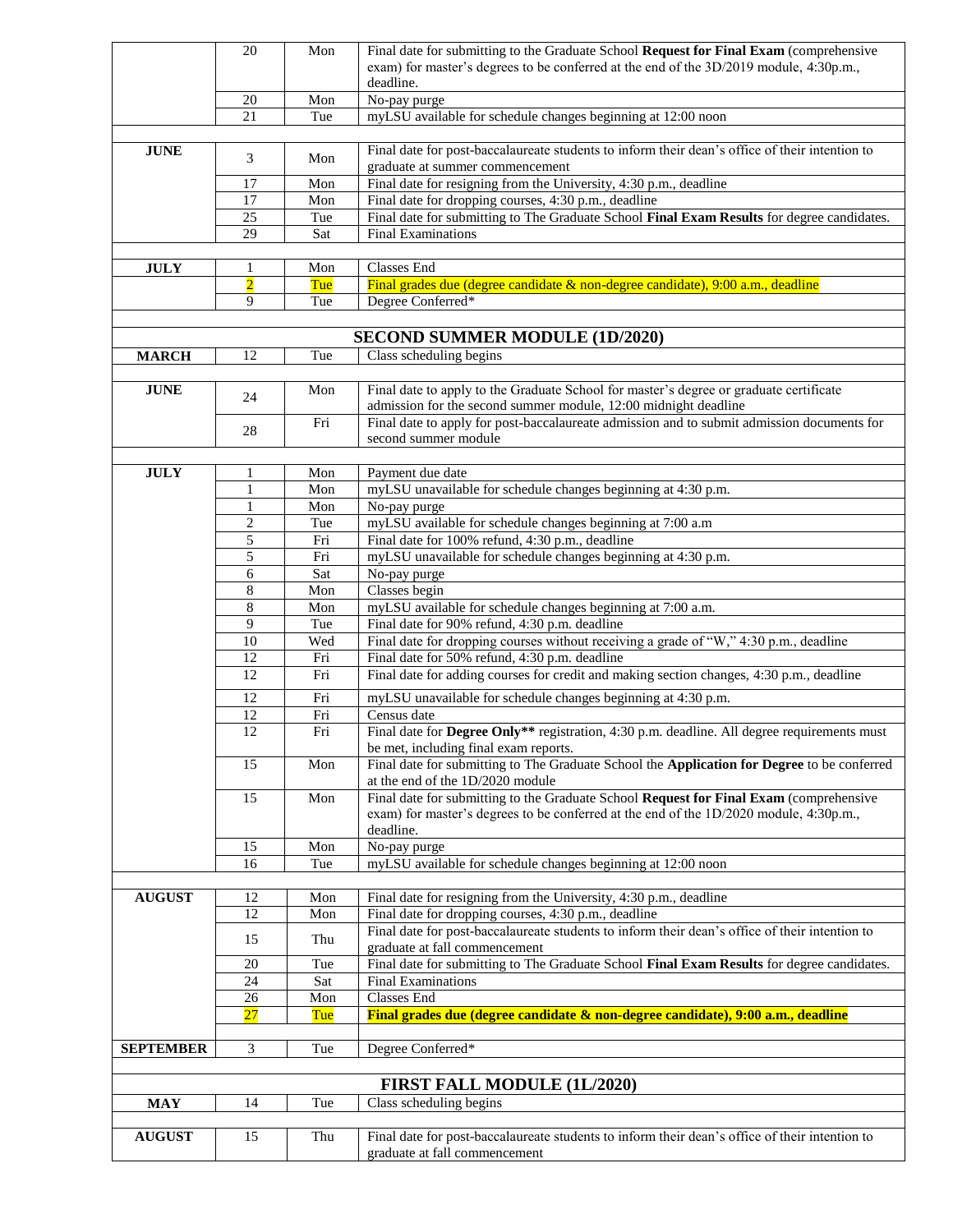|                  | 19                  | Mon        | Final date to apply to the Graduate School for master's degree or graduate certificate                                                 |
|------------------|---------------------|------------|----------------------------------------------------------------------------------------------------------------------------------------|
|                  |                     |            | admission for the first fall module, 12:00 midnight deadline                                                                           |
|                  | 23                  | Fri        | Final date to apply for post-baccalaureate admission and to submit admission documents for<br>first fall module                        |
|                  | 26                  | Mon        | Payment due date                                                                                                                       |
|                  | 26                  | Mon        | myLSU unavailable for schedule changes beginning at 4:30 p.m.                                                                          |
|                  | 26                  | Mon        | No-pay purge                                                                                                                           |
|                  | 27                  | Tue        | myLSU available for schedule changes beginning at 7:00 a.m.                                                                            |
|                  | 30                  | Fri        | Final date for 100% refund, 4:30 p.m., deadline                                                                                        |
|                  | 30                  | Fri        | myLSU unavailable for schedule changes beginning at 4:30 p.m.                                                                          |
|                  | 31                  | Sat        | No-pay purge                                                                                                                           |
|                  |                     |            |                                                                                                                                        |
| <b>SEPTEMBER</b> | $\overline{c}$      | Mon        | Classes begin                                                                                                                          |
|                  | $\sqrt{2}$          | Mon        | myLSU available for schedule changes beginning at 7:00 a.m.                                                                            |
|                  | 3<br>$\overline{4}$ | Tue<br>Wed | Final date for 90% refund, 4:30 p.m. deadline                                                                                          |
|                  | 6                   | Fri        | Final date for dropping courses without receiving a grade of "W," 4:30 p.m., deadline<br>Final date for 50% refund, 4:30 p.m. deadline |
|                  | 6                   | Fri        | Final date for adding courses for credit and making section changes, 4:30 p.m., deadline                                               |
|                  | 6                   | Fri        | myLSU unavailable for schedule changes beginning at 4:30 p.m.                                                                          |
|                  | 6                   | Fri        | Census date                                                                                                                            |
|                  |                     |            | Final date for Degree Only** registration, 4:30 p.m. deadline. All degree requirements must                                            |
|                  | 6                   | Fri        | be met, including final exam reports.                                                                                                  |
|                  | 9                   | Mon        | No-pay purge                                                                                                                           |
|                  | 9                   | Mon        | Final date for submitting to The Graduate School the Application for Degree to be conferred                                            |
|                  |                     |            | at the end of the 1L/2020 module                                                                                                       |
|                  |                     |            | Final date for submitting to the Graduate School Request for Final Exam (comprehensive                                                 |
|                  | 9                   | Mon        | exam) for master's degrees to be conferred at the end of the 1L/2020 module, 4:30p.m.,<br>deadline.                                    |
|                  | 10                  | Tue        | myLSU available for schedule changes beginning at 12:00 noon                                                                           |
|                  |                     |            |                                                                                                                                        |
|                  |                     |            |                                                                                                                                        |
| <b>OCTOBER</b>   | 7                   | Mon        | Final date for resigning from the University, 4:30 p.m., deadline                                                                      |
|                  | $\overline{7}$      | Mon        | Final date for dropping courses, 4:30 p.m., deadline                                                                                   |
|                  | 15                  | Tue        | Final date for submitting to The Graduate School Final Exam Results for degree candidates.                                             |
|                  |                     |            |                                                                                                                                        |
|                  | 19                  | Sat        | <b>Final Examinations</b>                                                                                                              |
|                  | 21                  | Mon        | Classes End                                                                                                                            |
|                  | 22                  | Tue        | Final grades due (degree candidate & non-degree candidate), 9:00 a.m., deadline                                                        |
|                  | 29                  | Tue        | Degree Conferred*                                                                                                                      |
|                  |                     |            |                                                                                                                                        |
|                  |                     |            |                                                                                                                                        |
|                  |                     |            | <b>SECOND FALL MODULE (1P/2020)</b>                                                                                                    |
| <b>JULY</b>      | 9                   | Tue        | Class scheduling begins                                                                                                                |
|                  |                     |            |                                                                                                                                        |
| <b>AUGUST</b>    | 15                  | Thu        | Final date for post-baccalaureate students to inform their dean's office of their intention to<br>graduate at fall commencement        |
|                  |                     |            |                                                                                                                                        |
| <b>OCTOBER</b>   |                     |            | Final date to apply to the Graduate School for master's degree or graduate certificate                                                 |
|                  | 14                  | Mon        | admission for the second fall module, 12:00 midnight deadline                                                                          |
|                  | 18                  | Fri        | Final date to apply for post-baccalaureate admission and to submit admission documents for                                             |
|                  |                     |            | second fall module                                                                                                                     |
|                  | 21                  | Mon        | Payment due date                                                                                                                       |
|                  | 21                  | Mon        | myLSU unavailable for schedule changes beginning at 4:30 p.m.                                                                          |
|                  | 21                  | Mon        | No-pay purge                                                                                                                           |
|                  | 22                  | Tue        | myLSU available for schedule changes beginning at 7:00 a.m.                                                                            |
|                  | 25                  | Fri        | Final date for 100% refund, 4:30 p.m., deadline                                                                                        |
|                  | 25                  | Fri        | myLSU unavailable for schedule changes beginning at 4:30 p.m.                                                                          |
|                  | 26                  | Sat        | No-pay purge                                                                                                                           |
|                  | 28                  | Mon        | Classes begin                                                                                                                          |
|                  | 28<br>29            | Mon<br>Tue | myLSU available for schedule changes beginning at 7:00 a.m.<br>Final date for 90% refund, 4:30 p.m. deadline                           |
|                  | 30                  | Wed        | Final date for dropping courses without receiving a grade of "W," 4:30 p.m., deadline                                                  |
| <b>NOVEMBER</b>  | 1                   | Fri        | Final date for 50% refund, 4:30 p.m. deadline                                                                                          |
|                  | 1                   | Fri        | Final date for adding courses for credit and making section changes, 4:30 p.m., deadline                                               |
|                  | $\mathbf{1}$        | Fri        | myLSU unavailable for schedule changes beginning at 4:30 p.m.                                                                          |
|                  | 1                   | Fri        | Census date                                                                                                                            |
|                  | 1                   | Fri        | Final date for Degree Only** registration, 4:30 p.m. deadline. All degree requirements must<br>be met, including final exam reports.   |